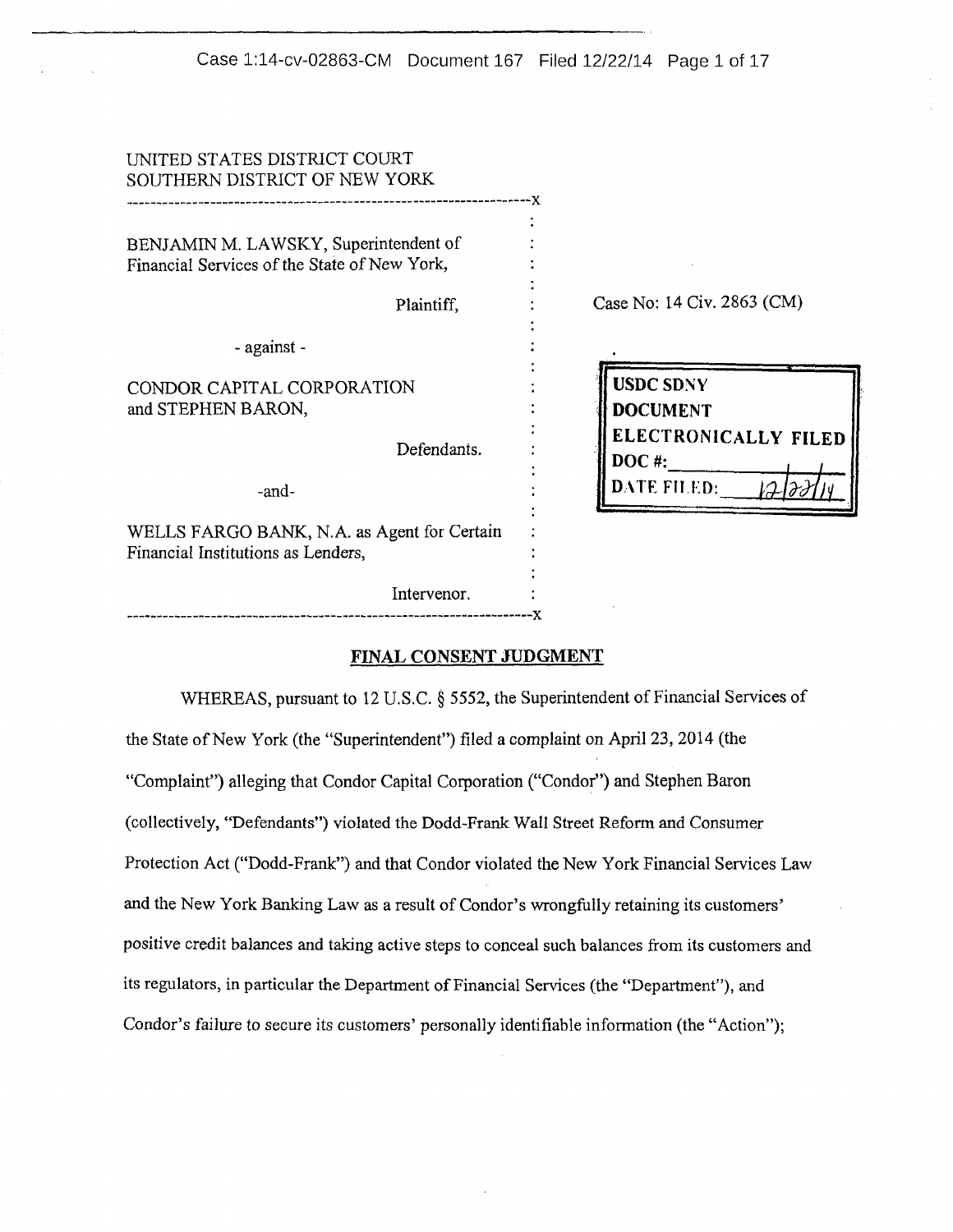## Case 1:14-cv-02863-CM Document 167 Filed 12/22/14 Page 2 of 17

WHEREAS, on May 13, 2014 the Court entered an Order granting the Superintendent's motion for a preliminary injunction and appointing Denis O'Connor as Receiver of Condor (the "Receiver"), and granting the motion to intervene filed by Wells Fargo Bank, N.A. ("Wells Fargo") as agent for a consortium of Condor's secured lenders (the "Lenders");

WHEREAS, the Receiver issued reports dated June 2, 2014, June 23, 2014, July 14, 2014, September 2, 2014, and October 3, 2014 in which he confirmed the allegations set forth in the Complaint concerning Condor's failure to refund consumers' positive credit balances and Condor's deficient governance, compliance and internal controls, and set forth facts demonstrating that Condor had violated the Truth in Lending Act ("TILA"), 15 U.S.C. § 1601 *et seq.,* and Regulation Z ("Reg Z"), 12 C.F.R. § 1026.1 *et seq.,* by charging its customers excessive interest rates;

WHEREAS, on or about November 14, 2014, the Receiver effectuated a sale of a portion of Condor's loan portfolio and repaid Condor's remaining debt to the Lenders;

WHEREAS, Condor represents that it has a stable banking relationship that permits the new bank to accept payments on Condor's behalf in all manners that Condor currently accepts payments through its operating bank account with Citibank, N.A., including payment via the Automated Clearing House network, check, or money order;

WHEREAS, Defendants have executed the Consent annexed hereto and incorporated herein for the purpose of settling the above-captioned action before the Court;

WHEREAS, Defendants have entered general appearances; consented to the entry of this Final Consent Judgment; admitted the allegations of the Complaint as to personal and subject matter jurisdiction; admitted the facts set forth below and admitted that their conduct violated Dodd-Frank, the New York Banking Law, the New York Financial Services Law, and TILA and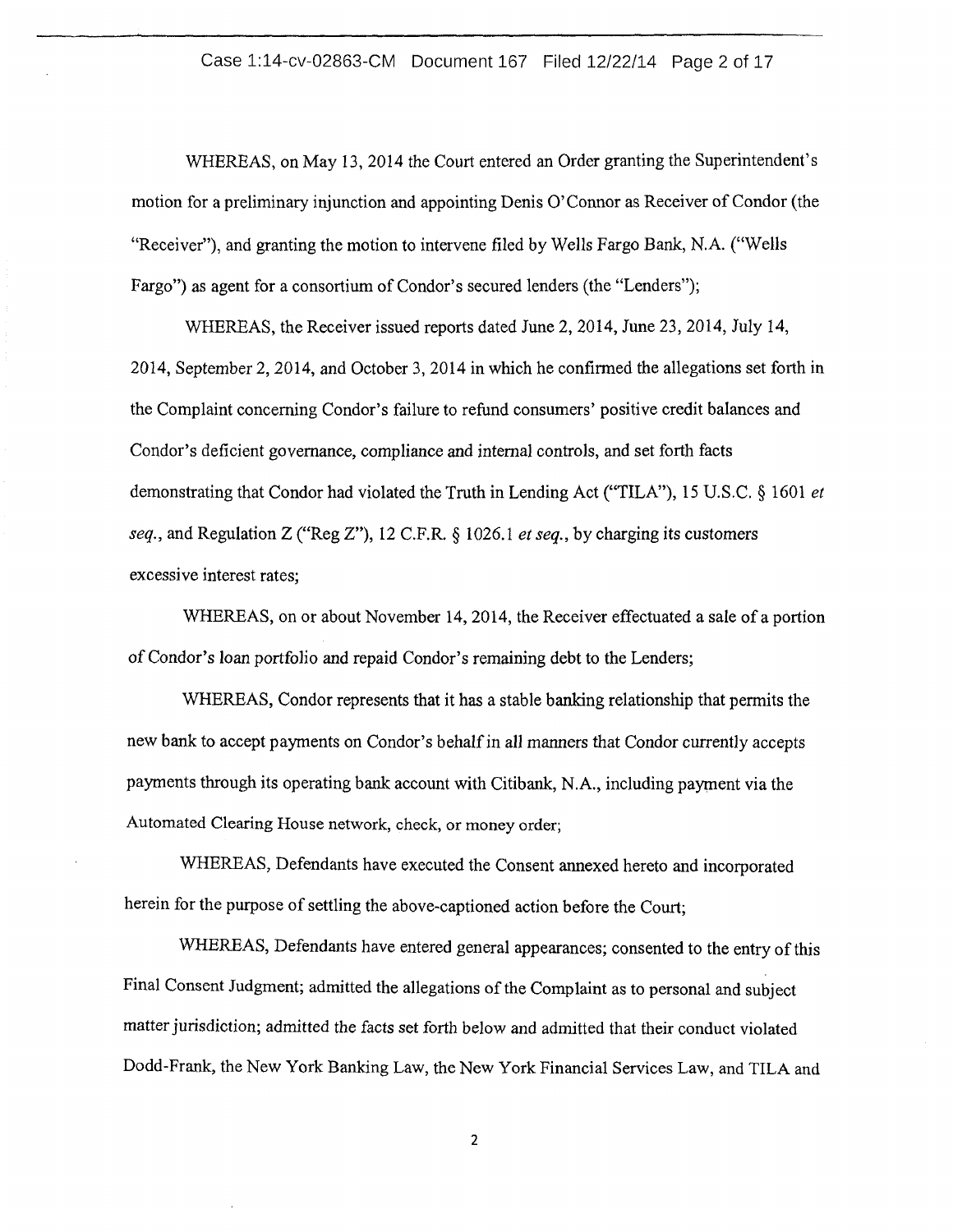## Case 1:14-cv-02863-CM Document 167 Filed 12/22/14 Page 3 of 17

Reg Z; and waived findings of fact and conclusions of law and any right to appeal from this Final Consent Judgment in the Action; and

WHEREAS, Defendants admit to the following facts and violations of law:

# **DEFENDANTS' ADMISSIONS**

1. Condor engaged in the conduct set forth in the following paragraphs and Stephen Baron provided substantial assistance to Condor's conduct described herein.

#### **Positive Credit Balances**

2. By engaging in the conduct described below, Condor concealed from its customers, the Department and the New York State Comptroller the fact that thousands of its customers had refundable positive credit balances (i.e., money owed by Condor to a customer as a result of an overpayment of the customer's account). Condor retained these positive credit balances for itself, and also concealed that fact from its customers, the Department and the New York State Comptroller. Condor maintained a policy of failing to refund positive credit balances except when expressly requested by a customer. Condor did not notify its customers when positive credit balances remained in their accounts at the conclusion of their loans. Furthermore, Condor programmed its website to terminate customers' access to their account information once their loans were terminated, even if the customers had positive credit balances in their accounts.

3. Pursuant to the New York Abandoned Property Law§ 301, Condor is required to submit an annual report to the New York State Comptroller's Office of Unclaimed Funds identifying unclaimed property belonging to New York residents as well as residents of other states. Unclaimed and un-refunded positive credit balances belonging to Condor's customers constitute unclaimed property that Condor must report pursuant to the New York Abandoned Property Law. Despite the fact that Condor's customers had positive credit balances, Condor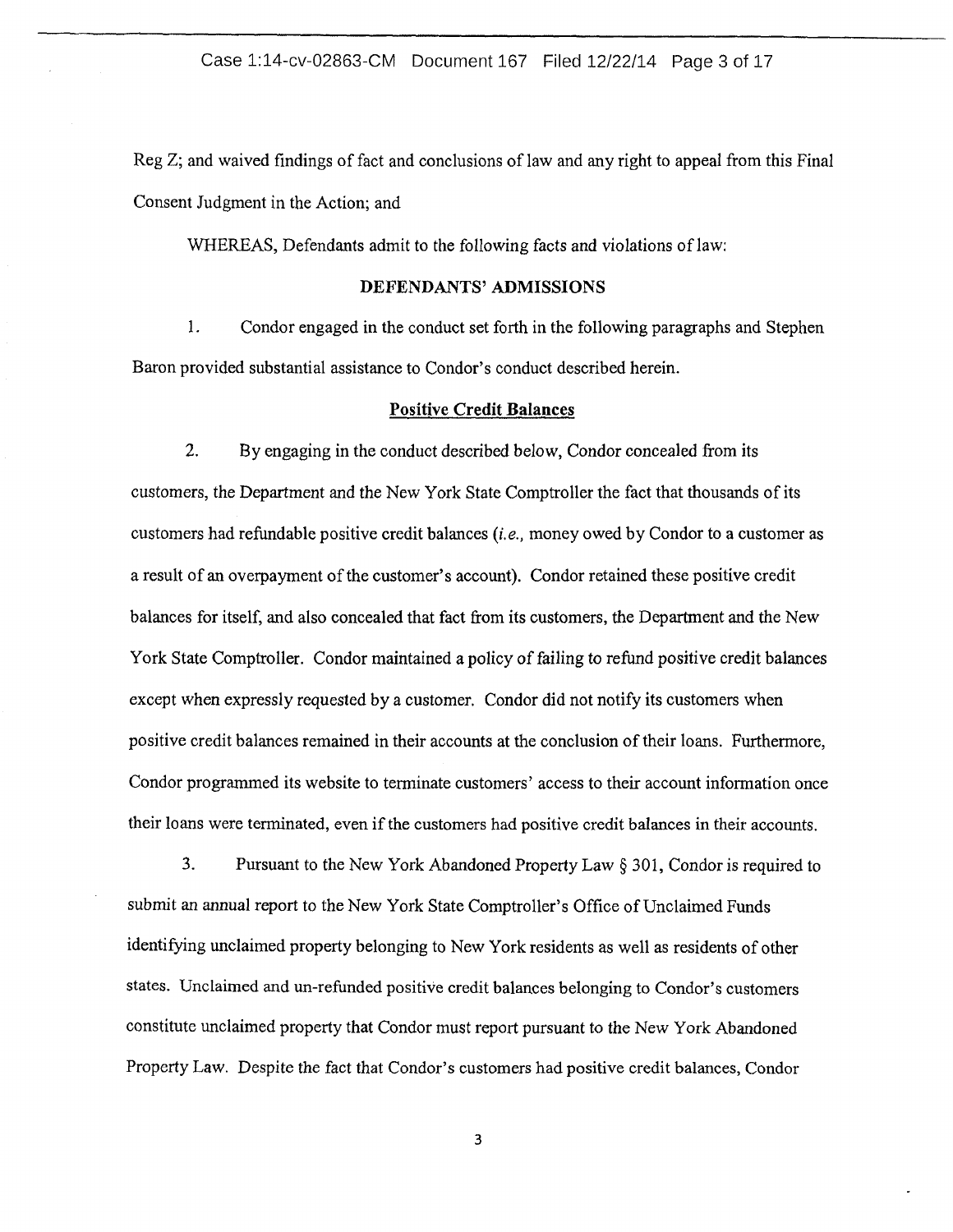## Case 1:14-cv-02863-CM Document 167 Filed 12/22/14 Page 4 of 17

filed negative unclaimed property reports with the Comptroller and, after April 2011, has filed no reports thus representing to the New York State Comptroller that Condor has no unclaimed property.

4. Pursuant to the New York Abandoned Property Law§§ 302 and 303, Condor is required to deliver to the New York State Comptroller, or escheat, all unclaimed funds on or before the tenth of November of each calendar year. Condor is further required to report the name, account number, and last known address for the escheated funds. Despite the fact that Condor's customers had positive credit balances, Condor has never escheated unclaimed funds to the New York State Comptroller.

5. Condor's acts and omissions detailed in paragraphs 1 through 4, *supra,* constitute unfair, deceptive, and abusive practices in violation of Sections 1031 and 1036 of Dodd-Frank, 12 u.s.c. §§ 5531, 5536.

#### Misrepresentations in Connection with the Provision of a Financial Product or Service

6. The conduct described in paragraphs 1 through 5, *supra,* also constitutes misrepresentations to customers and the Department in violation of Section 408 ofthe New York Financial Services Law and Section 499 of the New York Banking Law.

#### Endangerment of Customer Data and Information

7. Condor failed to employ reasonable and appropriate measures to protect the private and confidential personal and financial information ofits customers. Condor left customers' hard-copy loan files, which contain consumers' personally identifiable information and confidential information about the consumers' income, expenses, savings, assets, debts, and contact information for personal references, piled openly around its offices. Condor stored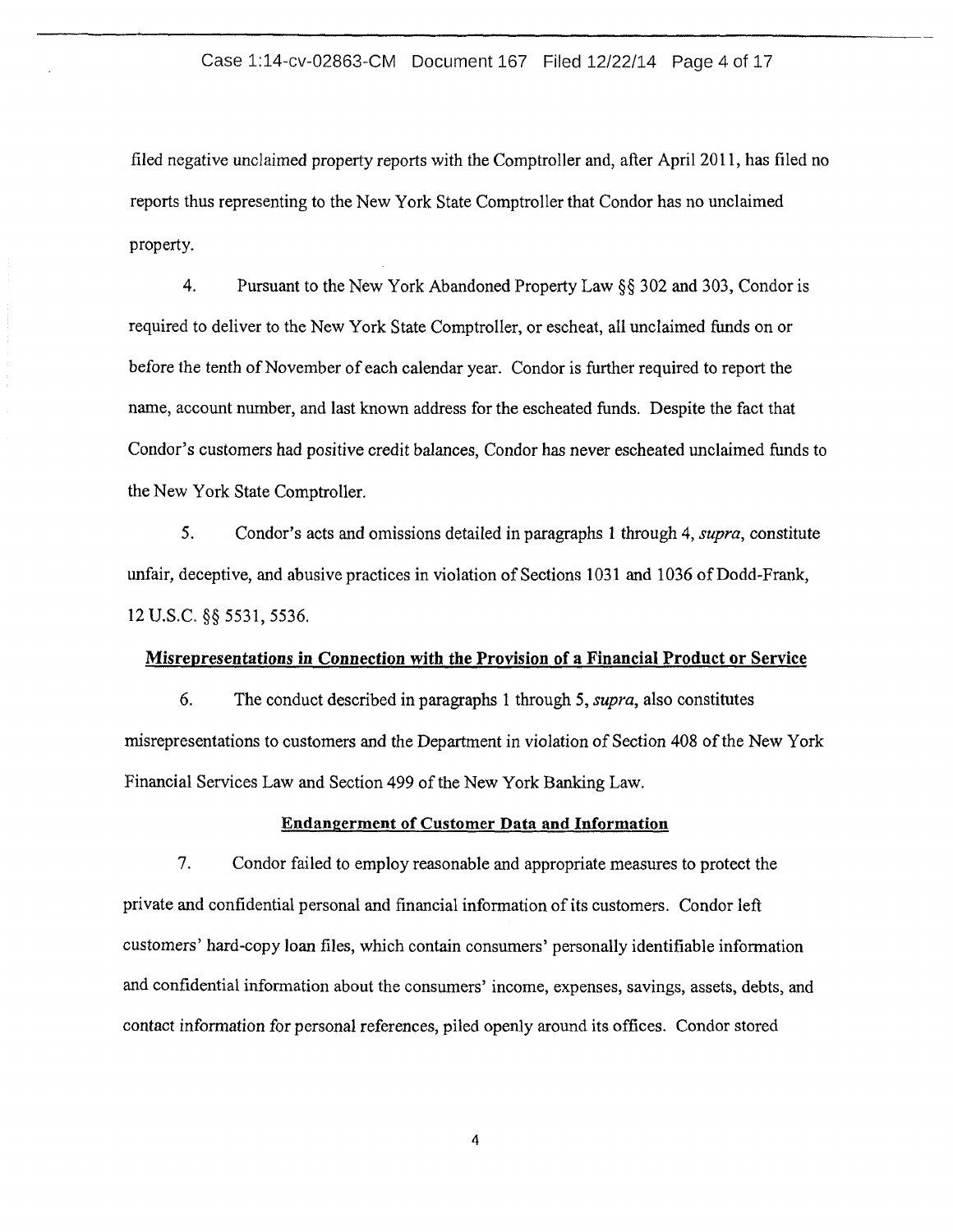#### Case 1:14-cv-02863-CM Document 167 Filed 12/22/14 Page 5 of 17

thousands of customers' hard-copy loan files in open boxes or bins on the shelves and floor of a garage attached to its office that was in use and not routinely secured.

8. Condor's mishandling of confidential personal and financial information of its customers constitutes an unfair, deceptive, and abusive act or practice in violation of Sections 1031 and  $1036(a)(1)$  of Dodd-Frank, 12 U.S.C. §§ 5531 and 5536(a)(1)(B).

# **TILA and Reg Z Violations**

9. TILA and Reg Z prohibit a creditor from charging a consumer an annual percentage rate ("APR") greater than one one-eighth of one percent more than the APR disclosed in the consumer's loan documents. Condor calculated the interest it charged its customers based on a 360-day year *(i.e.,* by dividing the annual interest rate specified in Condor's contract with a customer, by 360) and applied the resulting daily interest rate to its customers' loan accounts each of the 365 days during the year (or 366 days in a leap year). The application of a daily interest rate calculated based on a 360-day year, to a 365-day year, resulted in an APR in excess ofthe one-eighth of one percent tolerance permitted under TILA and Reg Z for all loans with an interest rate greater than nine percent. Condor typically does not originate loans with an interest rate of less than twelve percent, and the average interest rate of a Condor loan is fifteen and one half percent.

10. In June 2013, after Condor changed to a 365-day year to calculate interest, Condor added one-eighth of one percent interest to all of its loans. In August 2013, after the Maryland Office of the Commissioner of Financial Regulation discovered this practice and informed Condor that it was improper, Condor removed the one-eighth of one percent interest from its loans to Maryland consumers but continued to apply the additional one-eighth of one percent interest to all of its other loans. On January 27, 2014, Condor removed the one-eighth of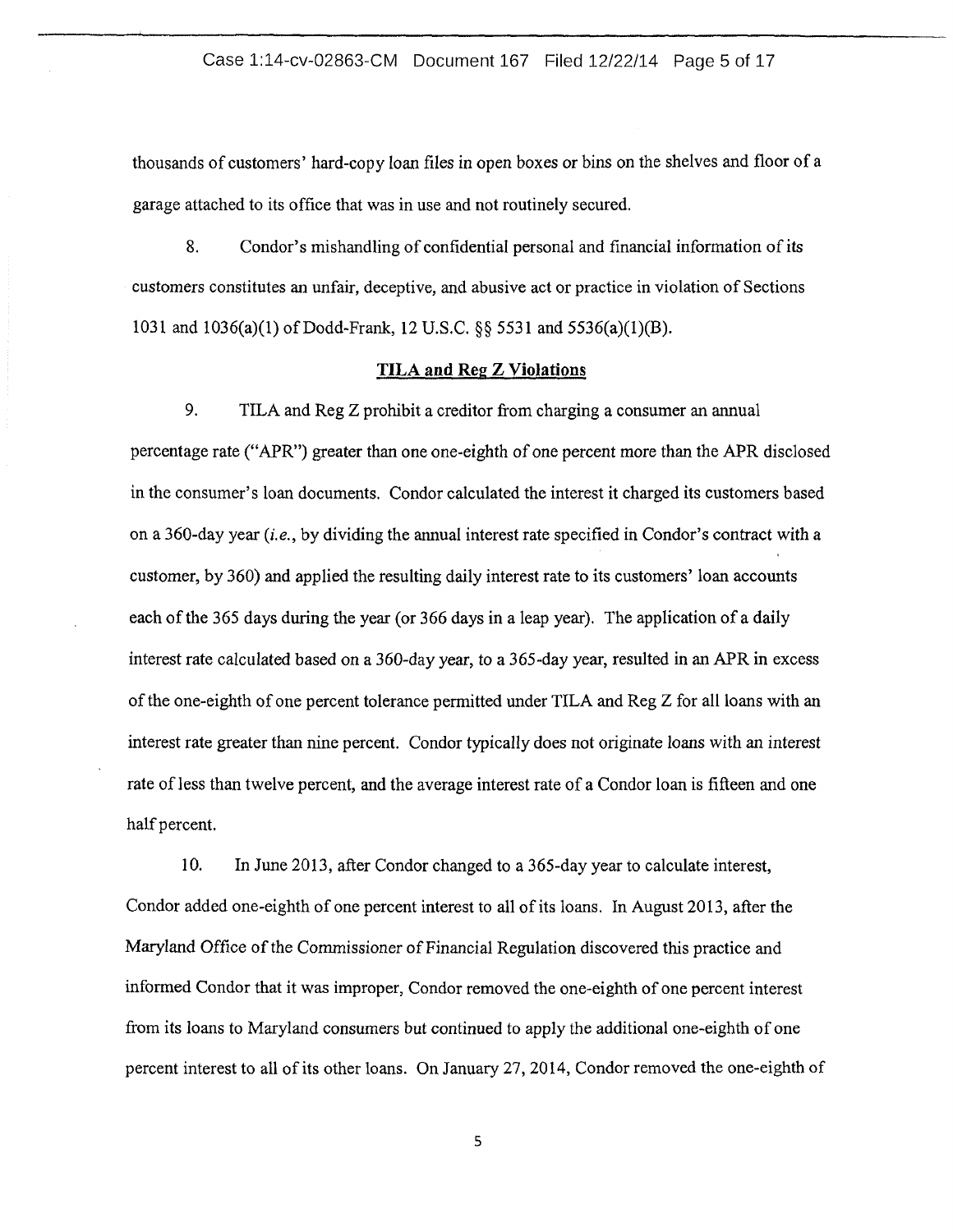## Case 1:14-cv-02863-CM Document 167 Filed 12/22/14 Page 6 of 17

one percent interest from all of its loans. However, on January 29, 2014, Condor again added the one-eighth of one percent interest to all of its loans to New York consumers that had terminated prior to December 10, 2013.

11. Condor's practice of calculating its customers' daily interest rate based on a 360 day year rather than the actual number of days in a year resulted in Condor's customers paying greater than one-eighth of one percent more than the APR disclosed in their loan documents in violation ofTILA, 15 U.S.C. § 1606(c) and Reg Z, 12 C.P.R.§ 226.14(a).

#### **Substantial Assistance of Unfair, Deceptive, and Abusive Practices**

12. Stephen Baron, as the Chief Executive Officer and President of Condor, and, further, as the person responsible for oversight of Condor's operations and for setting and effectuating policies, has knowingly or recklessly provided substantial assistance to Condor in its policy of retaining for itself positive credit balances belonging to Condor's customers, and endangering the safety and security of its customers' confidential personal and financial information. Furthermore, as the person responsible for the oversight of Condor's operations and for setting and effectuating policies, Stephen Baron has knowingly or recklessly provided substantial assistance to Condor in its failure to employ reasonable and appropriate measures to protect private and confidential financial and personal information of its customers. Moreover, Stephen Baron failed to correct misleading representations on Condor's website suggesting that customers' information had been protected by such measures.

13. Stephen Baron has thus violated Section 1036(a)(3) of Dodd-Frank, 12 U.S.C. § 5536(a)(3), by providing substantial assistance to Condor's violations of Section 1031 of Dodd-Frank, 12 U.S.C. § 5531.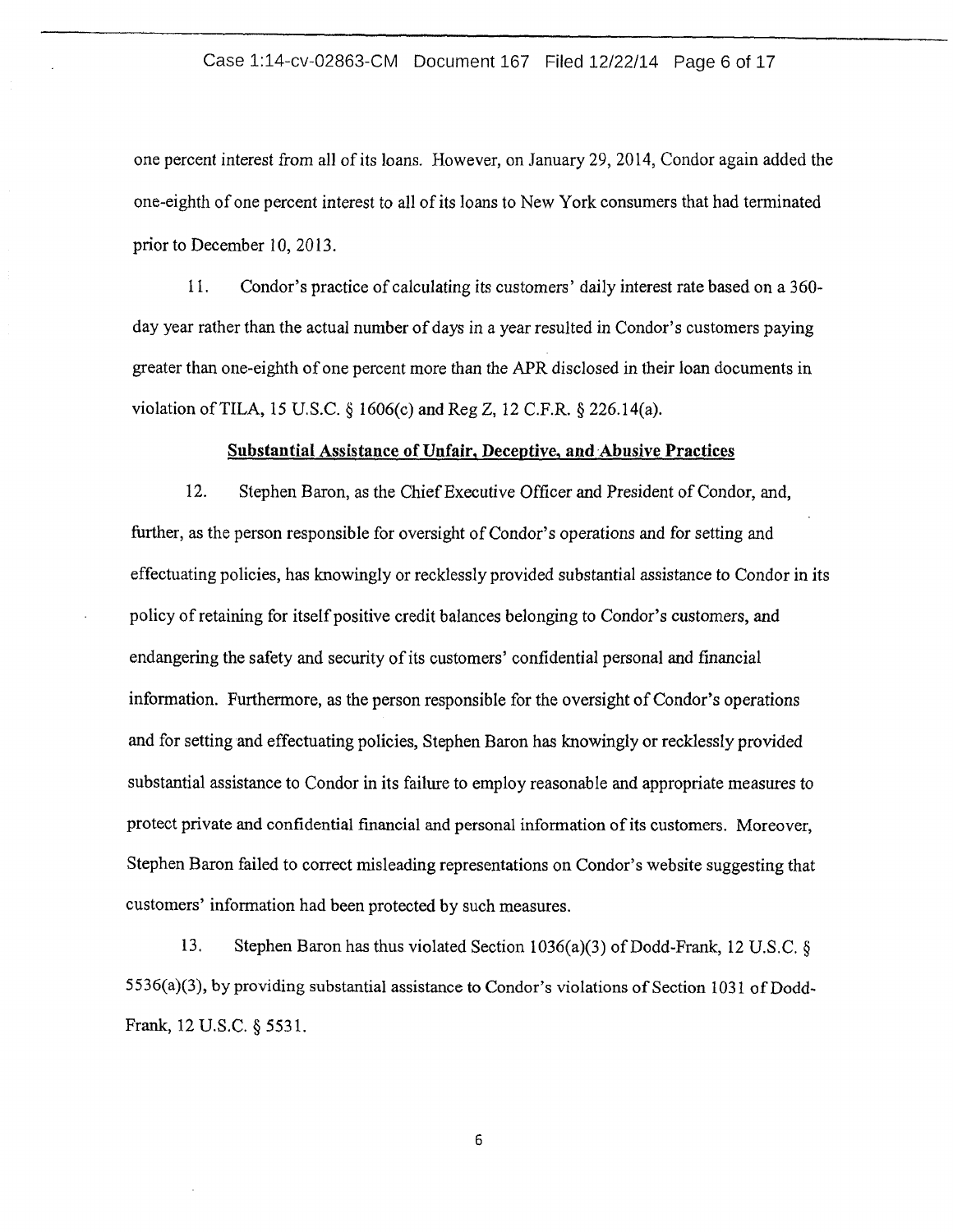# **NOW, THEREFORE, IT IS HEREBY ORDERED, ADJUDGED, AND DECREED:**

I.

A. For purposes of this Final Consent Judgment, a person shall be considered "Independent" if the person: (1) is not related by blood or marriage to Stephen Baron; (2) is not a current or former business associate or personal acquaintance, including an employee or employer, of Stephen Baron or any person related by blood or marriage to Stephen Baron; and (3) is not a current or former attorney, fiduciary, or other advisor who has represented Stephen Baron, Condor, or any person related by blood or marriage to Stephen Baron.

B. The Receiver shall sell all remaining loans in Condor's loan portfolio to one or more Independent purchaser(s) that is (are) in compliance with all applicable licensing requirements. The Receiver shall enter into a binding, written letter of intent to sell all remaining loans in Condor's loan portfolio ("Letter of Intent") no later than one-hundred-twenty days after January 5, 2015 or one-hundred-twenty days after the entry of this Final Consent Judgment, whichever is later, which date may be extended for good cause. If the date of the sale is extended, the provisions of paragraph C of this section shall not apply except that the Receiver shall retain the sole authority to effectuate the sale of Condor's loans and Stephen Baron and/or Defendants' counsel shall be permitted to consult with the Receiver only to the extent permitted by the Receiver. In all events, the Receiver shall structure the sale of Condor's loans in a manner that ensures that Stephen Baron shall exercise no influence, directly or indirectly, over the servicing of these or any other loans at any present or future time, and shall include in any documents memorializing any such sale transaction language to this effect. The Receiver shall provide a copy of this Final Consent Judgment to any potential purchaser of Condor's loan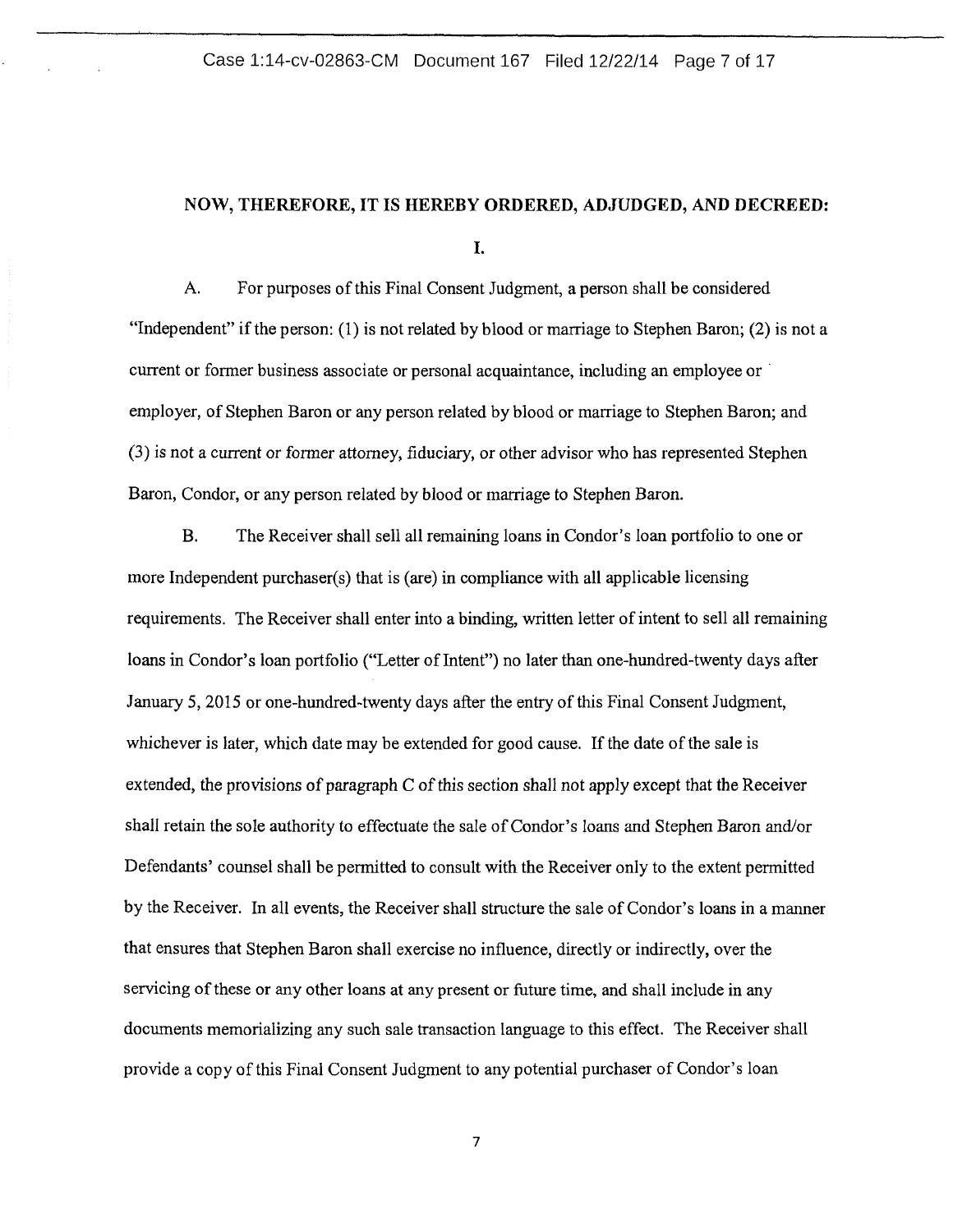# Case 1:14-cv-02863-CM Document 167 Filed 12/22/14 Page 8 of 17

portfolio. Before entering into any agreement to sell Condor's loans, the Receiver shall inform the Department of the person(s) or entity(ies) that the Receiver intends to enter into an agreement with to purchase Condor's loans. The Department shall be provided an opportunity to reject, and may reject, any potential purchaser of Condor's loans. The Department shall not unreasonably reject any such potential sale. Any such rejection shall extend the one hundred twenty day sale period set forth in this paragraph by an additional sixty days. Within the one-hundred-twenty day sale period set forth in this paragraph, by formal written notice to the Receiver and to the Department, Stephen Baron shall have one opportunity to reject, and may reject, a Letter of Intent. In the event that Mr. Baron exercises such right to reject, the period of his participation shall be extended for one final sixty-day period. Notwithstanding the foregoing, Stephen Baron shall not unreasonably withhold his consent to any such potential sale. If a Letter of Intent is executed within the one-hundred-twenty-day period contemplated by this Paragraph I.B, Mr. Baron shall be permitted to participate in the steps necessary to consummate the financial terms of that transaction in cooperation with the Receiver.

C. The Receiver shall retain the sole authority to effectuate the sale of Condor's loans; provided, however, that Stephen Baron and/or Defendants' counsel shall be permitted to consult with the Receiver concerning such sale during the one-hundred-twenty-day sale period as set forth in this paragraph. Stephen Baron and/or Defendants' counsel shall be permitted to suggest potential purchasers to the Receiver and the Receiver shall exercise reasonable efforts to contact any potential purchaser suggested by Stephen Baron and/or Defendants' counsel, unless the Receiver believes that such a potential purchaser raises consumer protection concerns. After suggesting a potential purchaser to the Receiver, Stephen Baron and/or Defendants' counsel shall only communicate with the potential purchaser with the Receiver's prior written permission.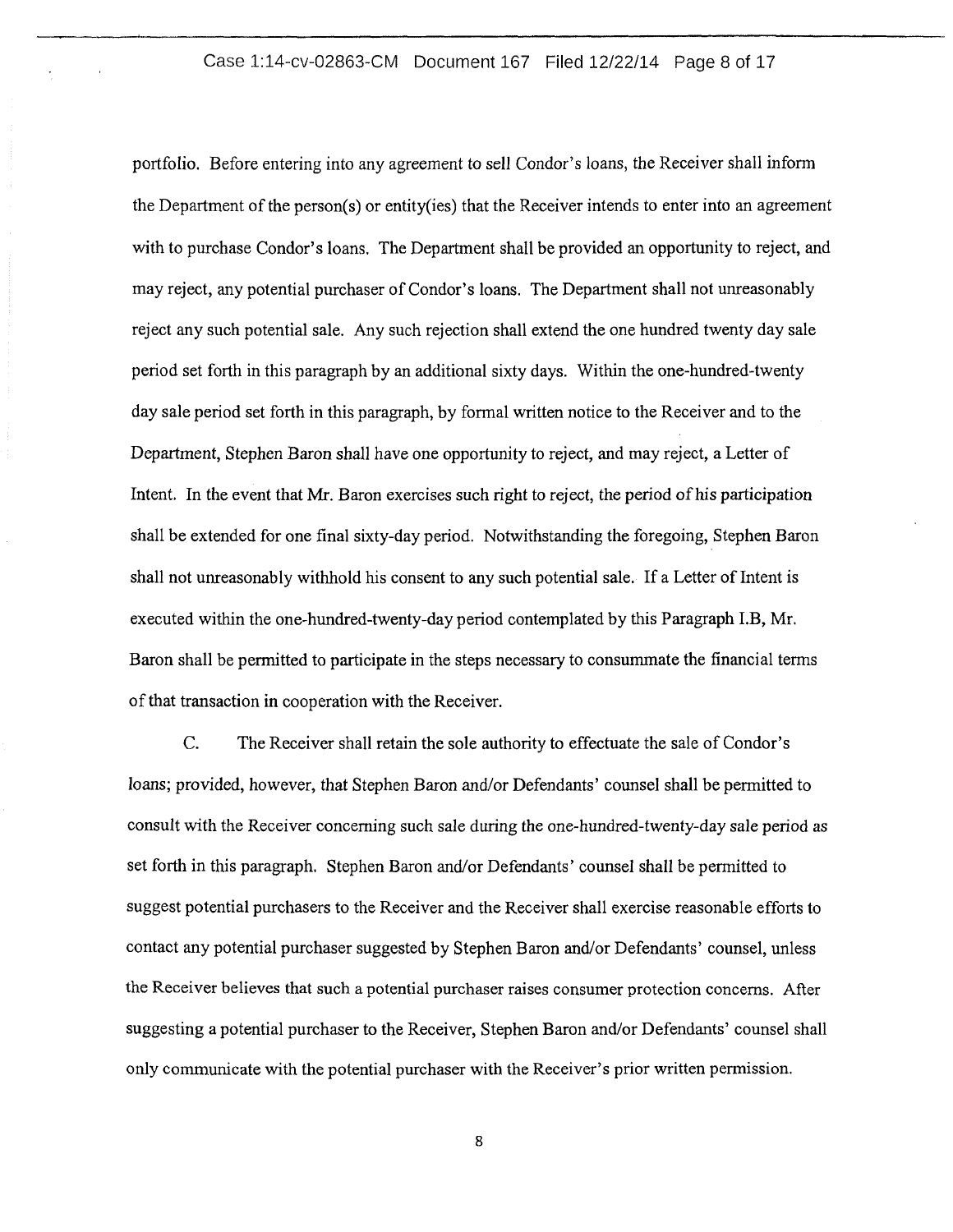## Case 1:14-cv-02863-CM Document 167 Filed 12/22/14 Page 9 of 17

Stephen Baron and/or Defendants' counsel shall promptly inform the Receiver of the substance of any communication with any potential purchaser, to the extent the Receiver did not participate in the communication. The Receiver shall share bid letters, the Receiver's analysis of bid letters, and financial analyses prepared by or received by the Receiver with Stephen Baron and/or Defendants' counsel, who shall be permitted to participate in the drafting and review of contracts concerning the sale of Condor's loans. Stephen Baron and/or Defendants' counsel shall be permitted to participate in negotiating the financial terms of contracts concerning the sale of Condor's loans in the presence of the Receiver. Stephen Baron and/or Defendants' counsel shall be permitted to participate in negotiating the financial terms of contracts concerning the sale of Condor's loans without the Receiver present if the Receiver grants Stephen Baron and/or Defendants' counsel prior written permission to engage in such negotiations with specific potential purchasers. Stephen Baron and/or Defendants' counsel shall promptly inform the Receiver of the substance of any negotiation concerning the financial terms of the sale of Condor's loans, to the extent the Receiver did not participate in the negotiation. The Receiver shall promptly inform Stephen Baron and Defendants' counsel of the substance of any negotiation concerning the financial terms of the sale of Condor's loans, to the extent Stephen Baron and/or Defendants' counsel did not participate in the negotiation.

D. Stephen Baron and Condor shall cooperate with the Receiver and shall not interfere with the Receiver's negotiations for the sale or the effectuation of the sale of Condor's loans, including but not limited to providing all documentation and information requested by the Receiver, and complying with the Receiver's instructions concerning the sale of Condor's loan portfolio.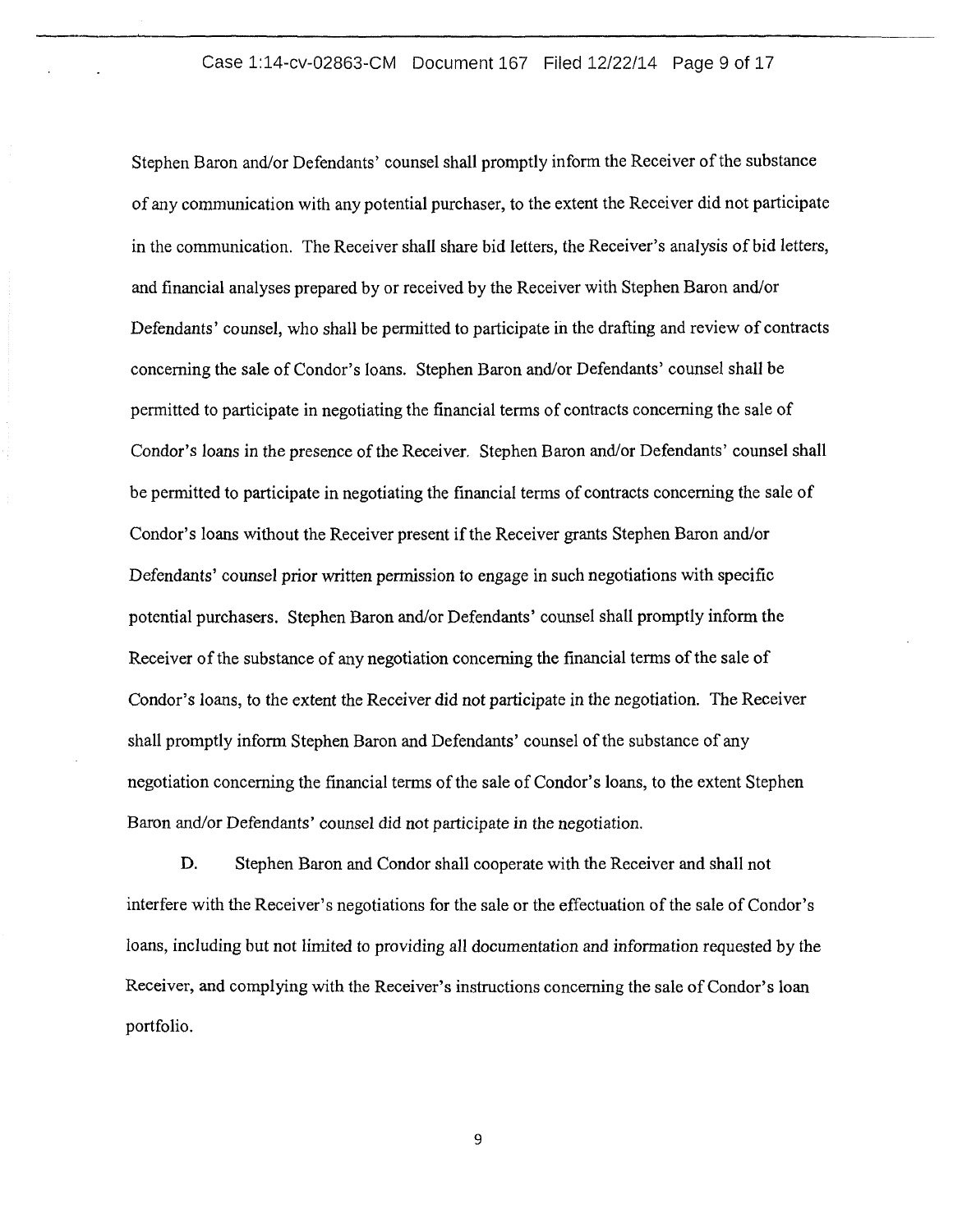## Case 1:14-cv-02863-CM Document 167 Filed 12/22/14 Page 10 of 17

E. Consistent with the Court's May 13, 2014 Order, the Receiver shall retain his authority to manage the business of Condor during the Receivership by performing all incidental acts that the Receiver deems to be advisable or necessary, including retaining, hiring or dismissing any employees, independent contractors, or agents.

F. After the Receiver sells the remainder of Condor's loans, the treatment and disposal of the proceeds of the sale and Condor's remaining assets shall be left to Condor's and Stephen Baron's discretion so long as such treatment and disposal is consistent with all applicable law.

## II.

#### IT IS **FURTHER ORDERED, ADJUDGED, AND DECREED** that:

A. Condor and Stephen Baron shall pay a civil monetary penalty of \$3,000,000 to the Department within ten days of execution of this Final Consent Judgment. The payment shall be in the form of a wire transfer in accordance with the Department's instructions or a certified or bank check made payable to the "Superintendent of Financial Services" and mailed to: New York State Department of Financial Services, One State Street, New York, New York, 10004-1511, Attn: Joy Feigenbaum, Executive Deputy Superintendent, Financial Frauds & Consumer Protection.

B. The Receiver shall establish an escrow account and place \$6,643,630 in the escrow account to fund restitution payments to Condor's customers, as follows: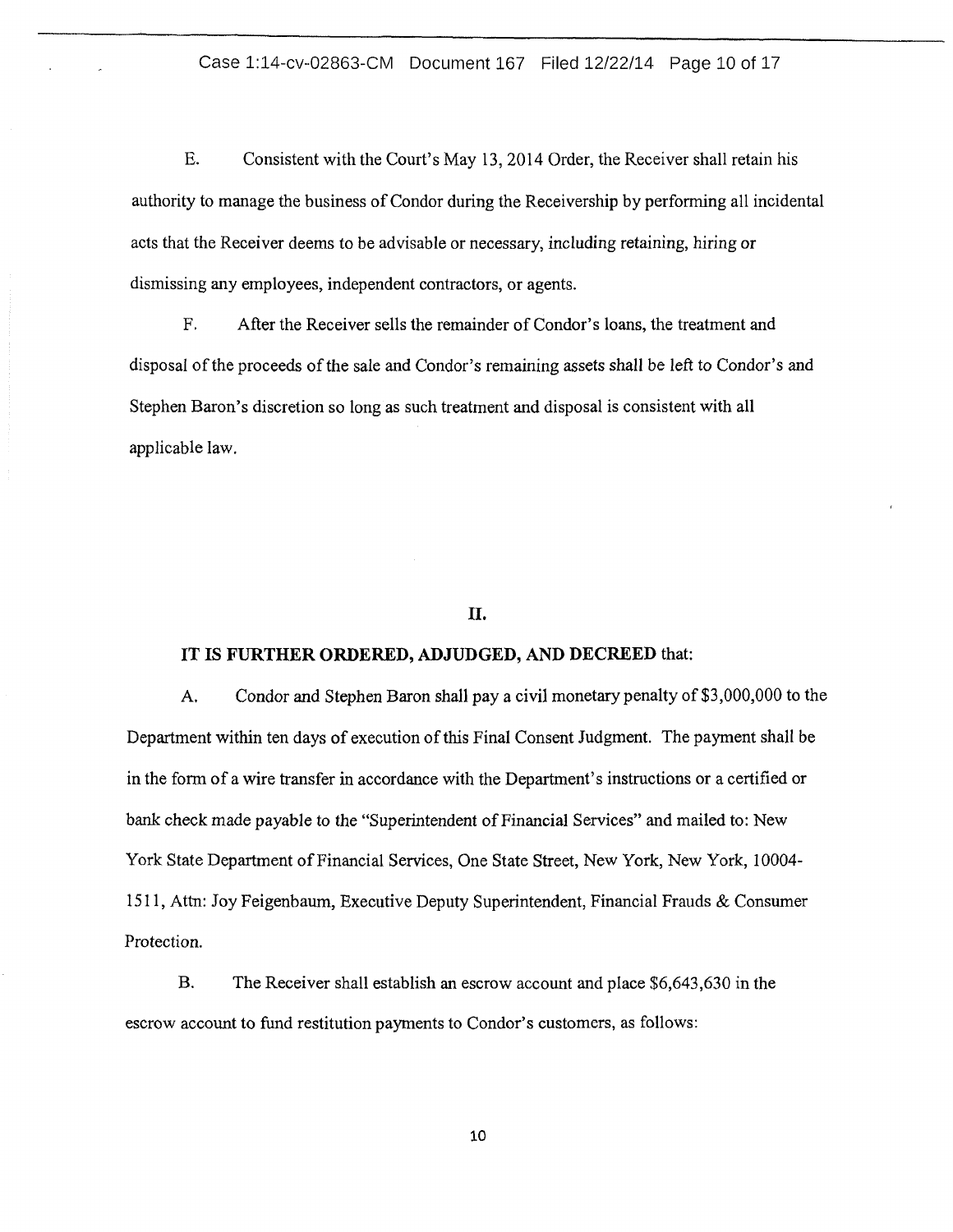1. Positive Credit Balances. Condor shall refund all positive credit balances that remain in a customer's account after the customer's loan has been terminated for the entire history of Condor's loan portfolio. In addition, Condor shall pay such customers interest of nine percent per annum. If Condor has already refunded the amount that a customer was owed for this category of loans but Condor did not pay the full amount of interest on the amount owed as required in this paragraph, Condor shall issue an additional check to the customer for all interest owed to the customer.

2. TILA Violations. Condor shall refund all interest it charged its customers in violation of TILA as described above in paragraphs 9-11 of Defendants' Admissions for the entire history of Condor's loan portfolio. In addition, Condor shall pay such customers interest of nine percent per annum. If Condor has already refunded the amount that a customer was owed for this category of loans but Condor did not pay the full amount of interest on the amount owed as required in this paragraph, Condor shall issue an additional check to the customer for all interest owed to the customer.

3. Legal accounts. It shall be Condor's burden to establish that any consumer listed in Exhibit A is not owed a refund. Condor shall have 90 days from the date this Final Consent Judgment is entered ("Escrow Period") to establish to the satisfaction of the Receiver or the Department at the Department's sole discretion that any consumer listed in Exhibit A is not owed a refund. Condor shall refund to its customers any amount that it has not demonstrated by the end of the Escrow Period is not due, plus interest of nine percent per annum.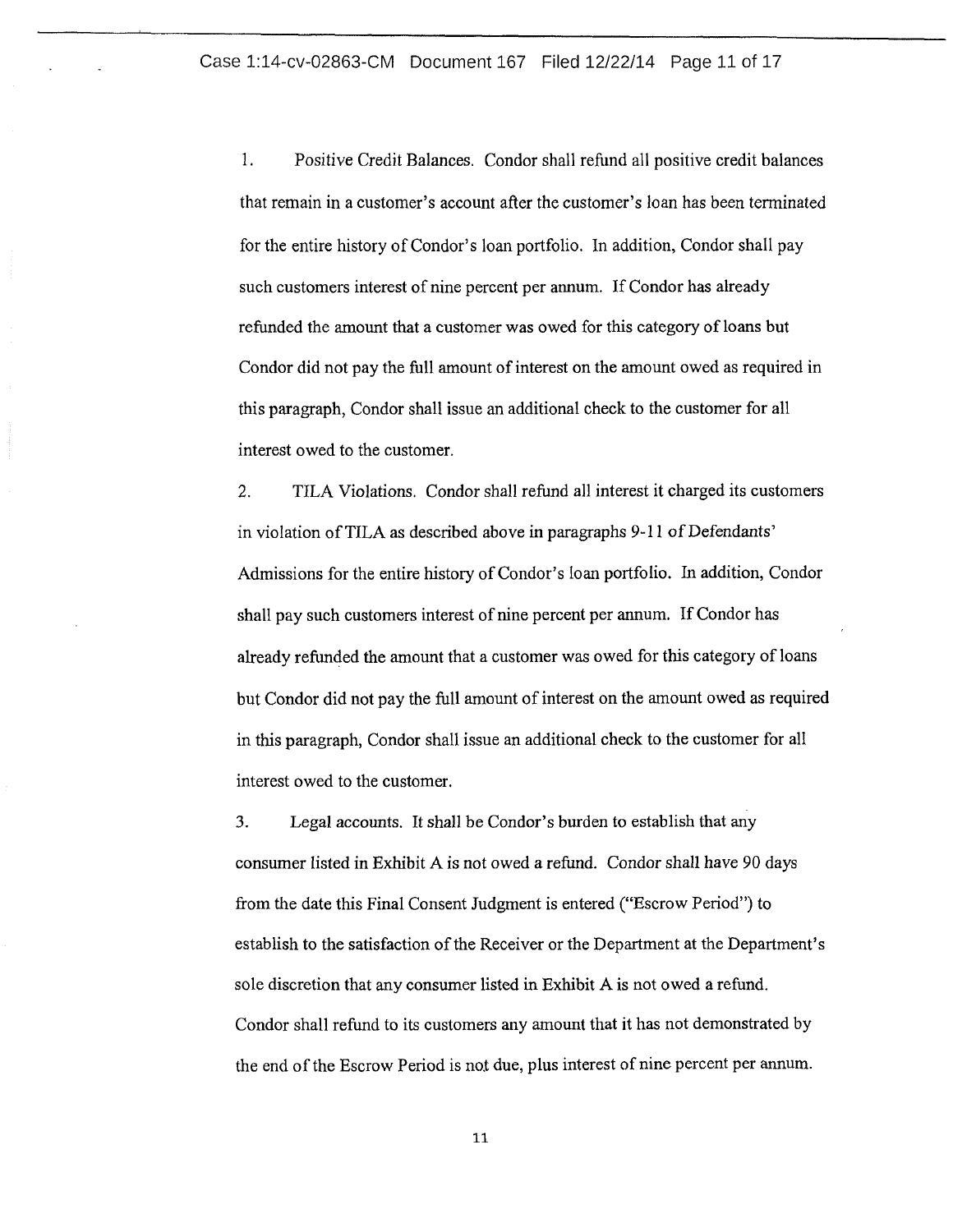If Condor has already refunded the amount that a customer was owed for this category of loans but Condor did not pay the full amount of interest on the amount owed as required in this paragraph, Condor shall issue an additional check to the customer for all interest owed to the customer. At the conclusion of the 90 day period, the Department will direct any escrowed monies which it concludes are not owed to Condor customers for legal accounts to be returned to Condor.

C. Condor shall take all commercially reasonable steps to ascertain the current addresses of all customers who are owed refunds, including but not limited to searching the National Change of Address Database, before mailing refund checks to its customers.

D. Stephen Baron shall retain an Independent third-party administrator selected by the Department (the "Third-Party Administrator") to manage the completion of the restitution process following the termination of the Receivership, including assuming control of the escrow account established pursuant to paragraph B of this Section, responding to requests to re-issue expired checks, and escheating abandoned property in accordance with applicable state laws. Stephen Baron shall be fully and solely responsible for all proper fees, expenses and disbursements of the Third-Party Administrator in connection with the restitution process prescribed in this Final Consent Judgment.

E. Refunds owing to customers who Condor cannot locate or who do not cash a refund check within 180 days of the issuance of the check shall escheat in accordance with applicable state abandoned property laws, provided that Condor shall re-issue any refund check that has not been cashed after 180 days if a customer contacts Condor and/or the Department and Condor has not yet sent the funds to the applicable state agency.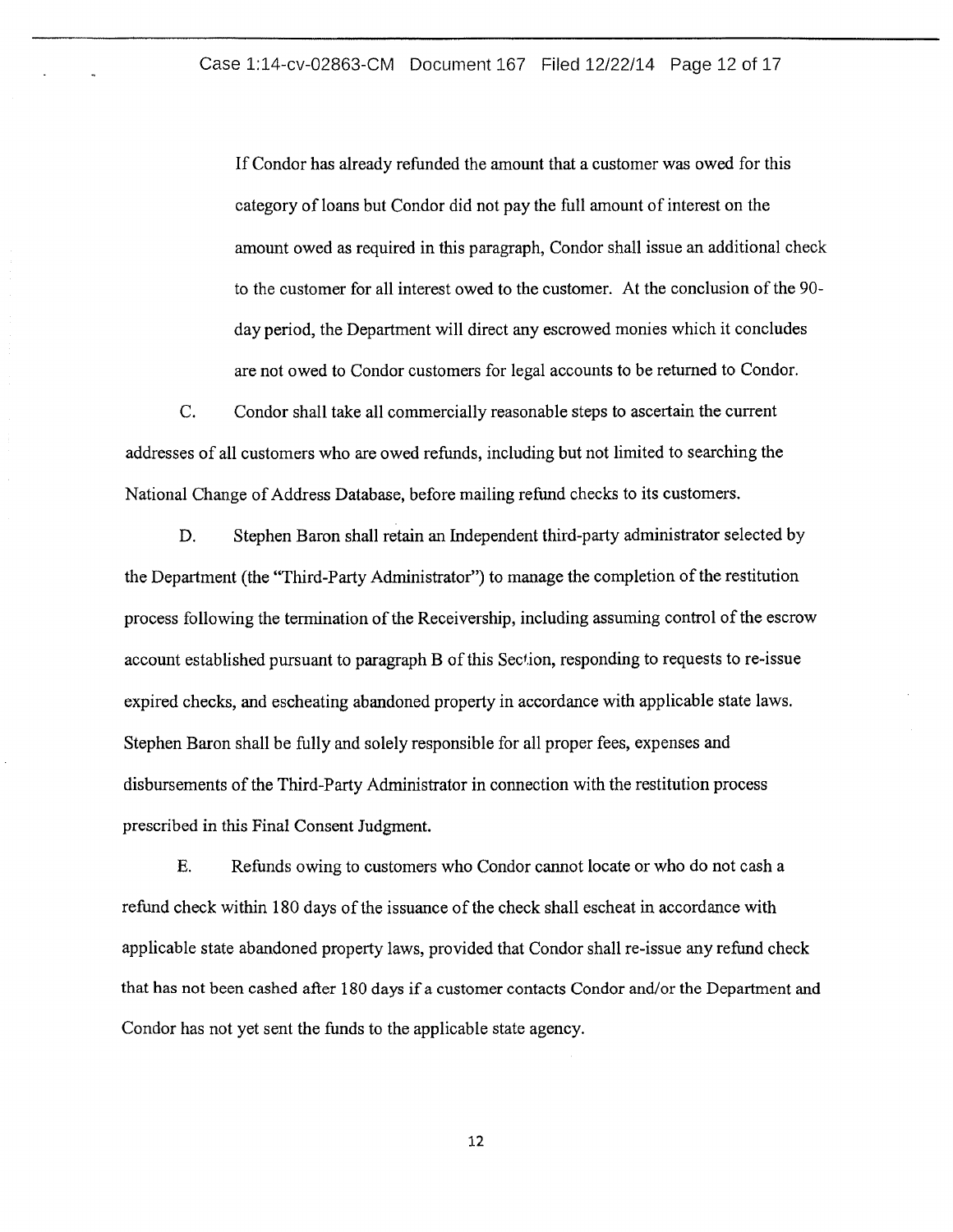#### III.

## IT IS FURTHER ORDERED, ADJUDGED, AND DECREED that:

A. If the Department determines that a Condor customer suffers identity theft within two years of the date this Final Consent Judgment is entered that is traceable to Condor's conduct, within ten days' notice from the Department Stephen Baron shall reimburse the customer for any damages suffered as a result of the identity theft and shall provide free credit reporting to the customer for two years.

B. This Final Consent Judgment shall not be deemed to compromise any individual's claims and no consumer shall be required to provide a release in connection with the receipt of restitution payments provided pursuant to Section II of the Final Consent Judgment.

#### IV.

#### IT IS FURTHER ORDERED, ADJUDGED, AND DECREED that:

A. Condor shall surrender its New York sales finance company license and any other license that permits Condor to make or acquire consumer loans in any state no later than ten days after all of the following have occurred: (1) the Receiver has sold Condor's loan portfolio pursuant to Section I of the Final Consent Judgment; (2) Condor and/or Stephen Baron have paid the civil monetary penalty pursuant to Section II of the Final Consent Judgment; and (3) Condor has paid the restitution and interest pursuant to Section II of the Final Consent Judgment.

B. Condor shall surrender its New York sales finance company license by submitting a letter to the Department on Condor letterhead, signed by Stephen Baron, containing the following information: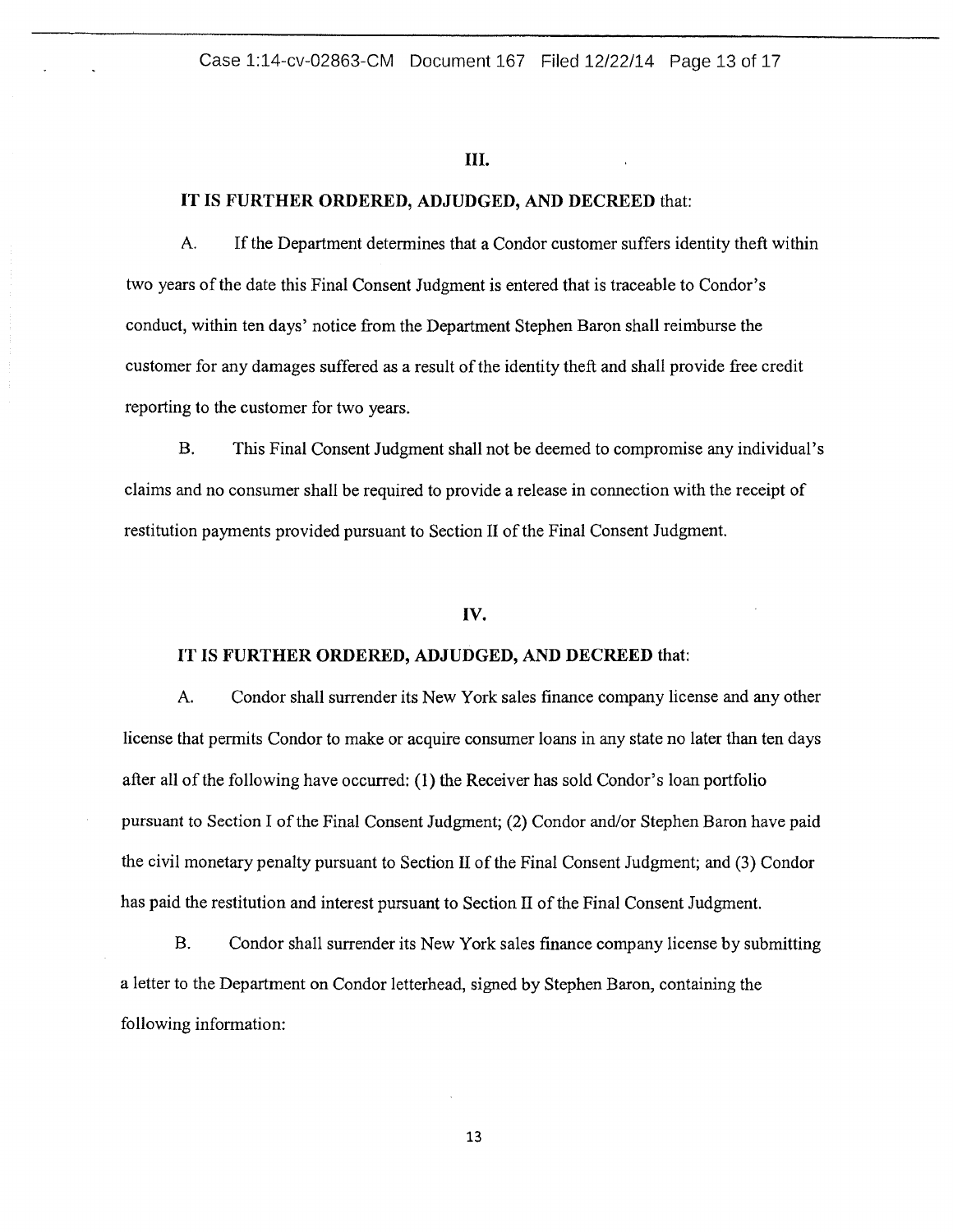1. A statement that the company/headquarters license and all branch licenses are being surrendered.

2. A statement describing the disposition of the New York loan portfolio.

3. The physical location where the books and records of Condor will be maintained pursuant to the requirements of 3 NYCRR  $\S$  403.1(f) and any other applicable laws and regulations.

4. The name, title, address and telephone number of the individual responsible for safekeeping of Condor's books and records and for responding to consumer complaints and Department of Financial Services inquiries.

C. Condor shall submit to the Department all original licenses and riders issued by the Department. If a license is lost or misplaced, Condor shall submit an executed and notarized "Lost License Affidavit" to the Department.

D. Condor shall surrender all other state licenses in accordance with the procedures and requirements of those states.

## **v.**

# **IT IS FURTHER ORDERED, ADJUDGED, AND DECREED** that:

The Receivership and the Court's previous Orders and Opinions shall remain in full force and effect, and shall not terminate until each of the following events have occurred: (1) the Receiver has sold Condor's loan portfolio pursuant to Section I of the Final Consent Judgment; (2) Condor and/or Stephen Baron have paid the civil monetary penalty pursuant to Section II of the Final Consent Judgment; (3) Condor has paid the restitution and interest pursuant to Section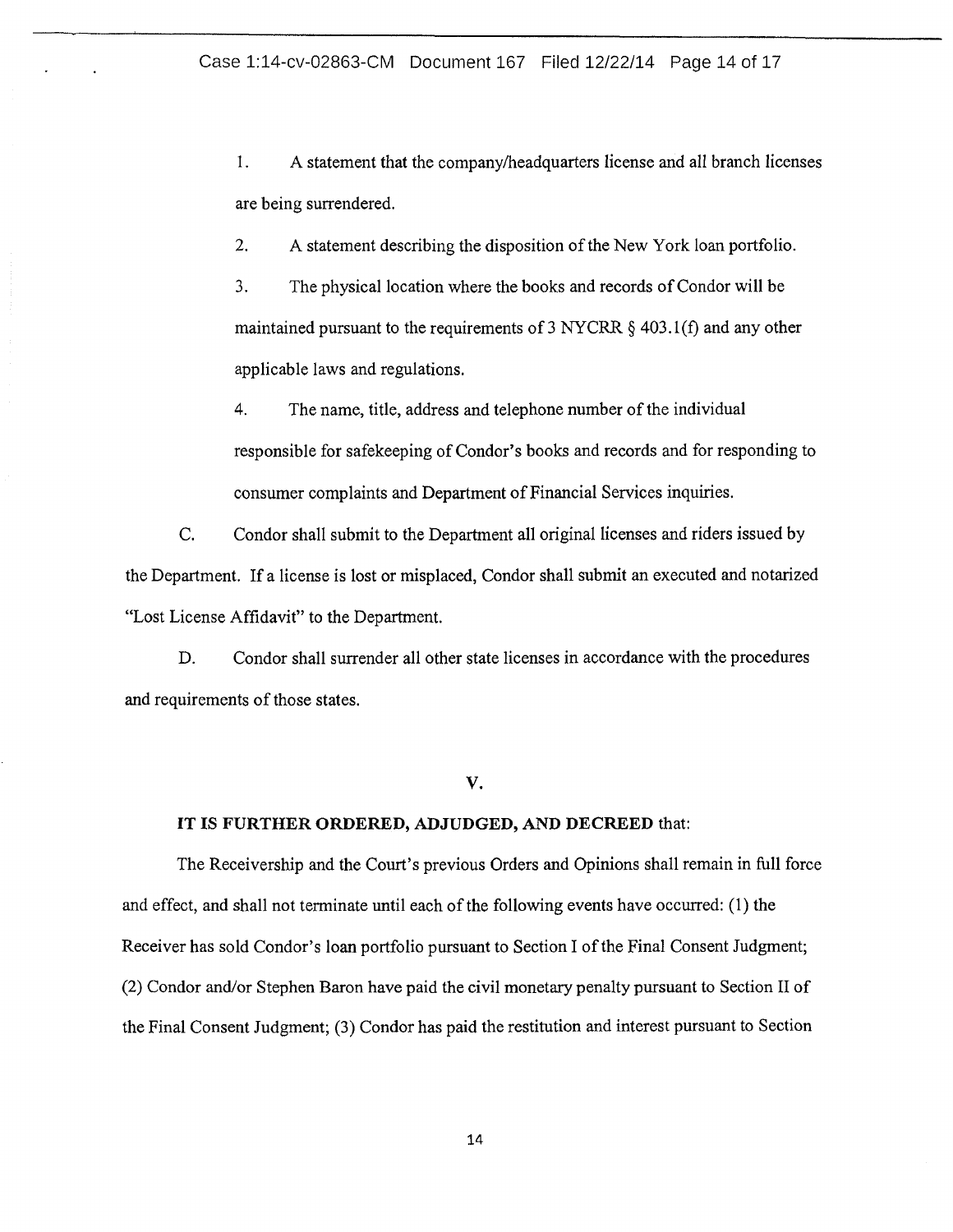II of the Final Consent Judgment; (4) Condor has retained the Third-Party Administrator; and (5) Condor has surrendered all of its licenses pursuant to Section III of the Final Consent Judgment.

VI.

#### **IT IS FURTHER ORDERED, ADJUDGED, AND DECREED** that:

A. In the event the Department believes Condor or Stephen Baron to be in breach of the Final Consent Judgment ("Breach"), the Department will provide written notice to Condor or Stephen Baron of the Breach and Condor or Stephen Baron (as the case may be) must, within ten (1 0) business days from the date of receipt of said notice, or on a later date if so determined in the sole discretion of the Department, appear before the Department to demonstrate that no Breach has occurred.

B. Condor's or Stephen Baron's failure to make the required demonstration within the specified period is presumptive evidence of Condor's or Stephen Baron's Breach.

C. Upon a finding of Breach, the Department has all the remedies available to it under Dodd-Frank and the New York Banking and Financial Services Laws and may use any and all evidence available to the Department for all ensuing hearings, notices, orders and other remedies that may be available under the Dodd-Frank and the New York Banking and Financial Services Laws.

D. Upon a finding of Breach, the Department may revoke Condor's license at its sole discretion without notice and a hearing. Condor and Stephen Baron waive any right they may have to challenge the revocation in a proceeding under Article 78 of the New York Civil Practice Law or Rules.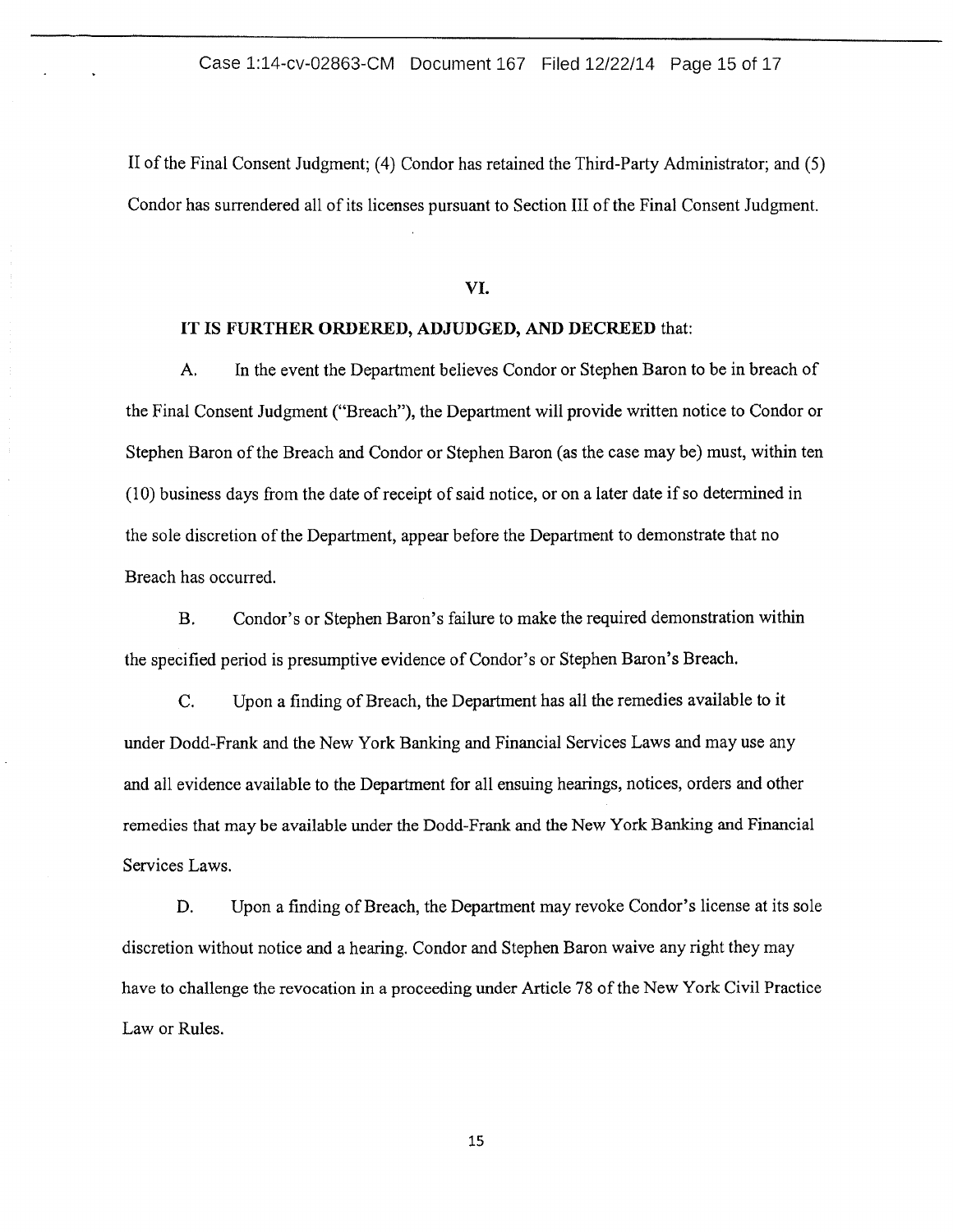### VII.

# IT IS FURTHER ORDERED, ADJUDGED, AND DECREED that Condor and

Stephen Baron shall, upon request by the Department, provide all documentation and information reasonably necessary for the Department to verify compliance with this Final Consent Judgment.

# VIII.

IT IS FURTHER ORDERED, ADJUDGED, AND DECREED that the Consent is incorporated herein with the same force and effect as if fully set forth herein.

# IX.

IT IS FURTHER ORDERED, ADJUDGED, AND DECREED that this Court shall retain jurisdiction of this matter for the purposes of enforcing the terms of this Final Consent Judgment.

X.

IT IS FURTHER ORDERED, ADJUDGED, AND DECREED that the Department may apply to this Court to impose sanctions on any person or entity that violates this Final Consent Judgment.

Dated 22 Decembre 2014

**UNITED STATES DISTRICT JUDGE**